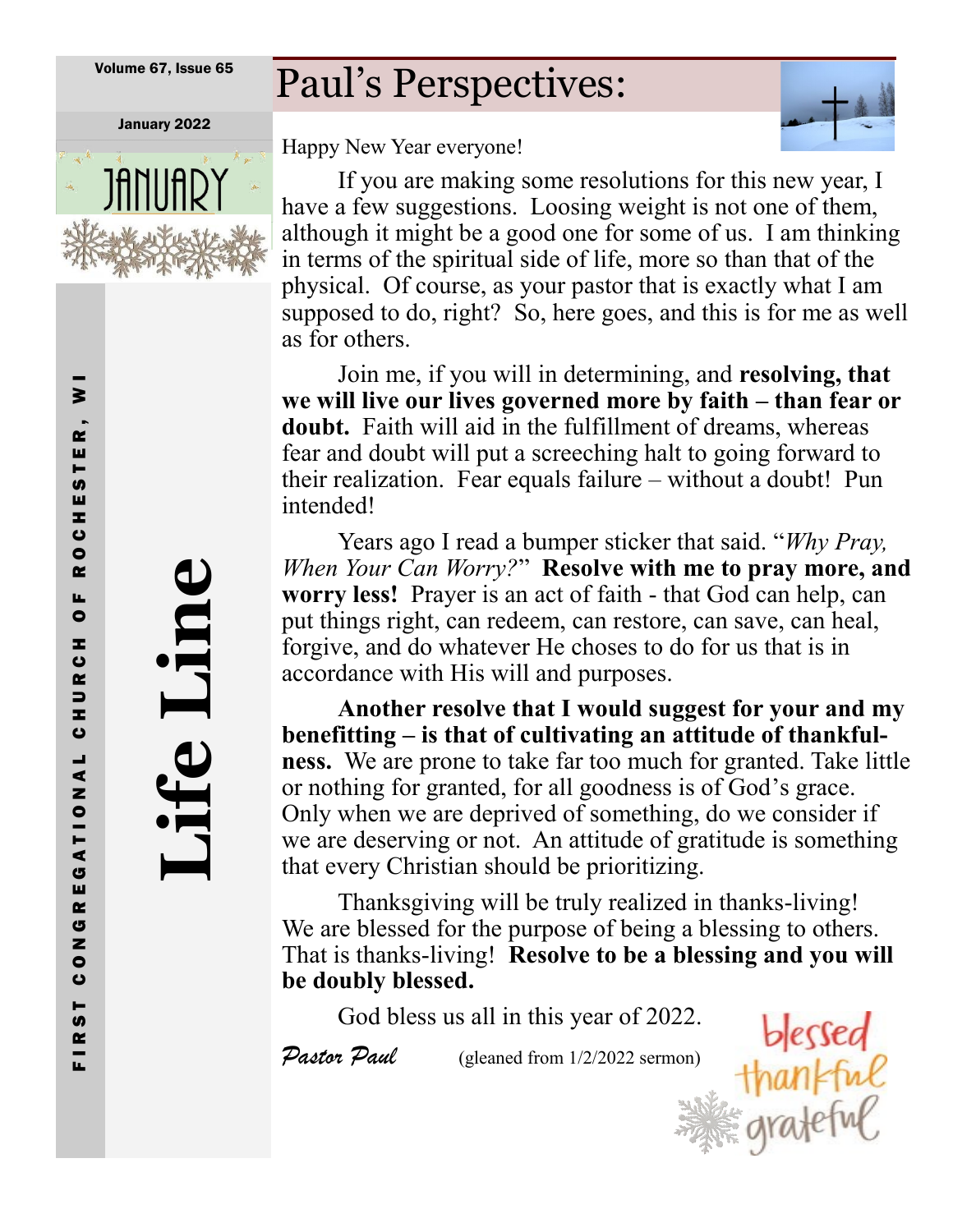# **January 2022**





 **Zoom will no longer be available starting in January 2022**

**Starting in the month of January, church services will no longer be available on Zoom. Zoom served our church well during the peak of the pandemic, bringing us together virtually when we couldn't be together. But now, having only 1 or 2 viewers each week does not justify the cost when other options are available for free.** 

**Worship Hour will continue to be broadcast live on the church's Facebook page and a recording of the latest service will continue to be posted weekly to the church's website [www.fccrochesterwis.org.](http://www.fccrochesterwis.org) A third option is available for those who want to watch the service live, but prefer not to use Facebook; contact Mark Dahms for details.** 

 **Bible Study -** *Evening Bible study meets on the 1st, 2nd, and 4th Monday at 7:00 pm. We are studying the book of Revelation.* 

**Sunday, January 2 - 10:15 am Worship Hour. Special Music by Lora Gensler.**

**Sunday, January 9 - 10:15 am Worship Hour. Special Music TBD.**

**Sunday, January 16 - 10:15 am Worship Hour. Special music by Steve Dolphin.** 

**Monday, January 17 - 7:00 pm Church Council Meeting.**

**\*\*Wednesday, January 19\*\*** *- Deadline for Annual Meeting Reports. Please leave reports on the Church office desk or via email your report to Karen Kaldor. Thank you.* 

**Sunday, January 23 - 10:15 am Worship Hour. Special Music TBD. Sunday School after Children's time.**

**Sunday, January 30 - 10:15 am Worship Hour. Special Music TBD. The Annual Meeting and Coffee Hour will follow after the service. Meeting will meet downstairs.**



## Lectionary Readings

- *1/2 Jeremiah 31:7-14: Psalm 147: 12-20: Ephesians 1:3-14; John 1:1-18*
- *1/9 Isaiah 43:1-7; Psalm 29; Acts 8:14-17; Luke 3:15-17, 21-22*
- *1/16 Isaiah 62:1-5; Psalm 36:5-10; 1 Corinthians 12:1-11; John 2:1-11*
- *1/23 Nehemiah 8:1-3, 5-6, 8-10: Psalm 19; 1 Corinthians 12:12-31; Luke 4:14-21*
- *1/30 Jeremiah 1:4-10; Psalm 71:1-6; 1 Corinthians 13: 1-13; Luke 4:21-30*

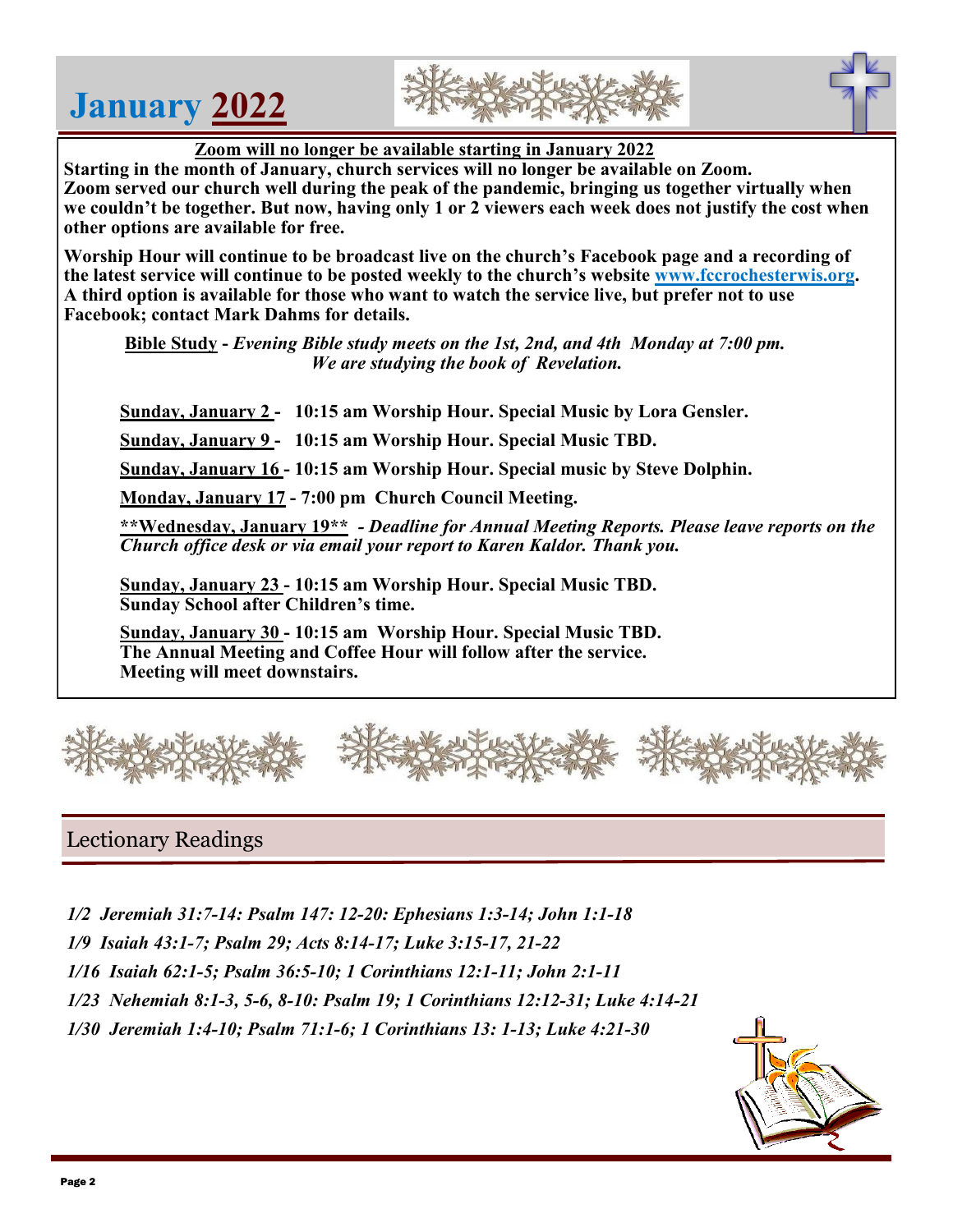## **Prayers and Concerns**

| COVID19 Responders and<br>Caregivers                     | Oscar Jacobs<br>Tom and Lynn Koeper         | Reid Shamus<br>Jack and Jeanie Smith       |
|----------------------------------------------------------|---------------------------------------------|--------------------------------------------|
| Victims of Terrorism                                     | Ed Manwing                                  | 6 year old Clinton                         |
| Victims and volunteers of<br>natural disasters worldwide | Oliver, Bill and Joyce<br>Gerard's grandson | Barbara                                    |
| Our Nation's Leaders                                     | Neely McNeal                                | Lois                                       |
| All military personnel and their<br>families             | Dan Medkalf                                 | <b>Health Care Facilities:</b>             |
| Casa Bernabe Orphanage                                   | Stephanie Mutz                              | Jean Moyer has a new address!              |
| Douglas Depatis                                          | Matthew Olson                               | Oak Park Place 1700 Tuet Road<br>Apt. 1118 |
| Kristy Novak Enger                                       | Julie Pagan                                 | Burlington, WI 53105                       |
| Rachel Frashingbauer                                     | Torin Philips                               | <b>Phone Number 262-758-6718</b>           |
| Jim, Christine Gall's Father                             | Doris Schaefer                              |                                            |

#### **Health Care Facilities:**





### **COUNCIL MINUTE HIGHTLIGHTS**

#### **Pators Report**

- Want to start choir in February.
- Annual meeting last Sunday in January. (January 30, 2022)

**Cameron Achauer Forrest McBride**  Julie Gren

#### **Treasurer's Report**

• For the month of November: deposits (income) were \$3,406 and withdrawals (expenses) \$5,126.

#### **Worship Commission**

- We continue to fill Sundays with special music.
- Jubilee continues to play during the last service of each month.

#### **Fellowship Commission**

- Sunday, January  $30<sup>th</sup>$  there will be a coffee hour during the Annual Meeting.
- Sunday, February  $13<sup>th</sup>$  Potluck after church.

#### **Mission Commission**

- The Christmas shoe boxes we packed at the packing event were shipped to Malawi.
- Love Inc. was served on November  $29<sup>th</sup>$ . We prepared 40 individual meals in the "to go" containers. Love Inc. plans to continue serving meals on Monday's and Wednesday's only, in the current format.
- All tags from the Adopt-a-Family Christmas tree were picked up and gifts brought to the church. Our church adopted 3 families.

#### **Buildings and Grounds**

- Steve Dolphin and Don Ketterhagen discussed coordinating things needed to be done with congregation. Some may be able to do various jobs.
- Contractors have been contacted for bids on painting church and parsonage.
- Sign on highway 36 needs to be refurbished.

### **Next Council Meeting is Monday, January 17th at 7:00 PM**